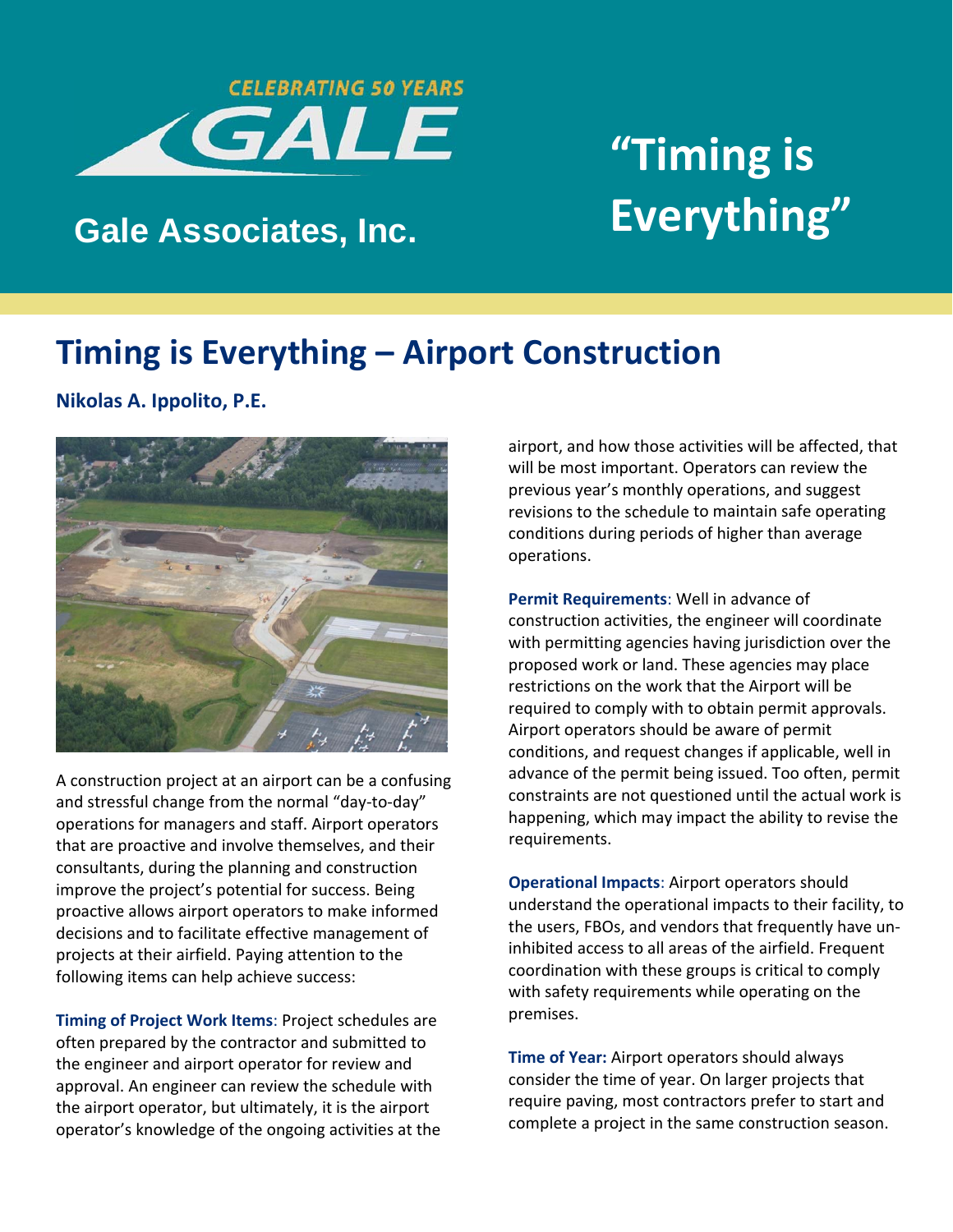



This should be feasible; however, if delays during construction are encountered, the project may stretch into the colder months in northern climates. At that time, items like pavement, site stabilization, topsoil, and seeding may fail to meet the requirements of the contract specifications due to colder or inclement weather. If planned correctly, airport operators can schedule construction to start early to meet completion requirements. The project needs to include contract provisions for the contractor to stop work over the winter and re-start in the spring when temperatures permit a better finished product.

Considering these influencing factors when preparing for a construction project will help achieve the timely execution of work under safe operating conditions.

#### **Considerations for Users**

Airport operators should make information about their projects easily accessible for anyone who uses the facility. The information can be in the form of e‐ mails, public notices, bulletins, certified mailings, Facebook posts, the airport's website, Twitter, public meetings, and visits with users. Combining several different methods is generally most effective. Once the airport operator has chosen their methods of communication, who receives this information is next. At a minimum, the information should reach the following:

**Airport Users**: Individuals using the airport as a base of operations for their aircraft, transient pilots landing at the facility, and individuals who move around the airport facilities and may be affected by the construction.

**Businesses**: Businesses, including flight schools, repair shops, pilot shops, charter jets, or persons and groups conducting business on an airport.

**Neighbors**: Keeping neighbors (abutters) informed of upcoming construction can be well worth the effort in cases when noise, dust, or vibrations could be a disturbance. If the abutters are well informed of the potential disturbances in advance, they may be less likely to react in a confrontational manner.

**Contractors**: Airport operators are responsible for enforcing the construction safety and phasing plan (C.S.P.P.). They should clearly communicate which areas of the airport are available for aircraft (and off limits to the contractor) and which areas are available for the contractor's work (and closed for aircraft operations).

**Agencies**: The airport operator should maintain consistent communications with agencies (Federal, State or Local) that have jurisdiction over the work. Keeping these agencies updated on the status of the work, and work areas, will help to clear up delays, plan site visits, and provide the agencies with the knowledge that the airport is honest, transparent, and in compliance with applicable conditions.

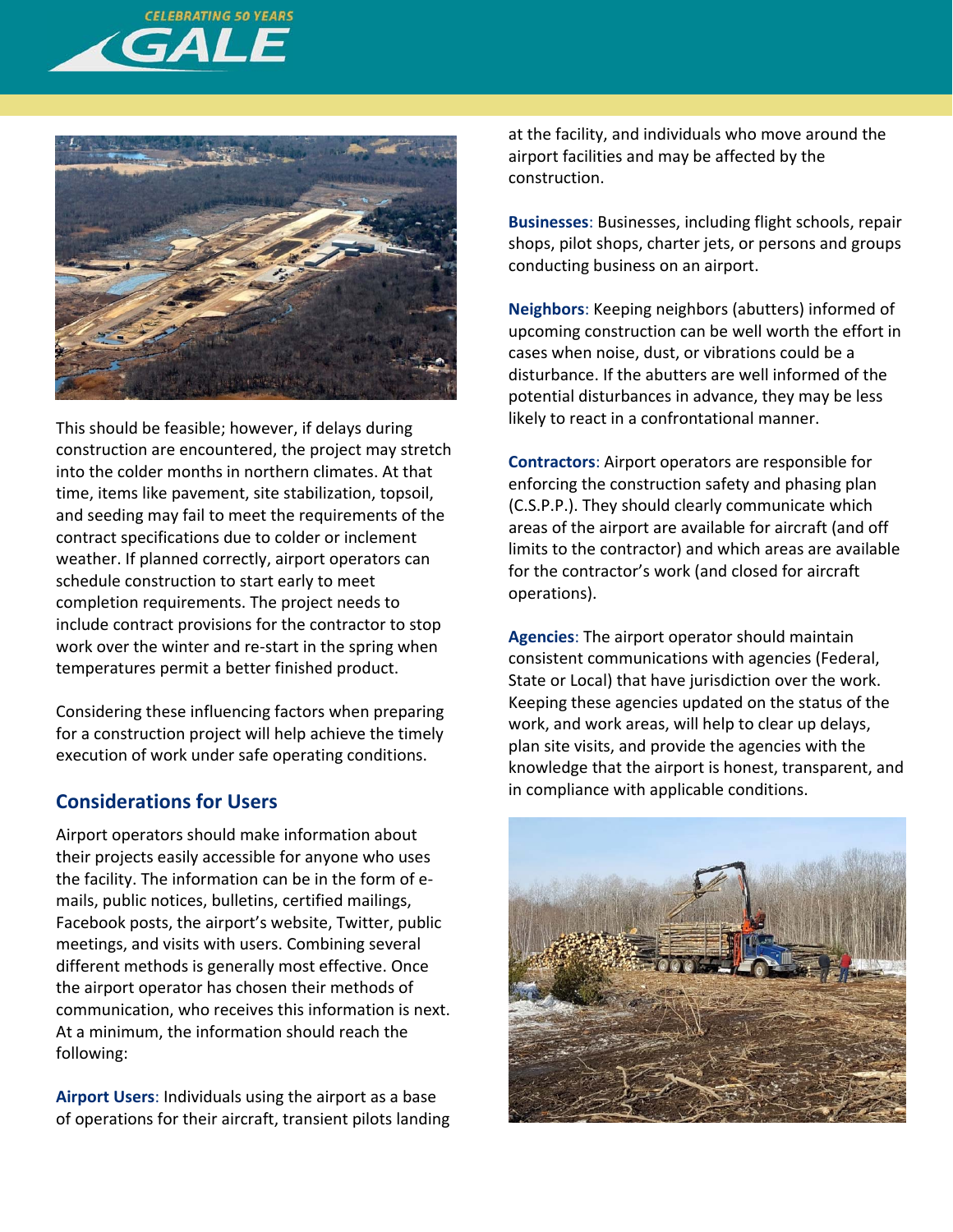



For each construction project undertaken at an airport, the airport operator should compile a list of contacts for distribution. This list should be specific to each project and include any of the individuals or entities listed previously. The airport should also keep a master list of notification recipients which can be used to create a project specific list.

#### **Off‐Airport Constraints**

Constraints on a project span beyond the construction and on‐airport operations. Equipment needed for construction, including every light, cable, pipe or structure will need to be delivered to the site. Off‐ Airport impacts should be communicated to all parties as well. If a paving project will be undertaken during the summer months, careful coordination with airport abutters can literally save lives. Summer is not only the busiest construction season of the year, it is also the time of year that children play outside, pets are out, windows are open, etc. Paving an airport requires hauling hot mixed asphalt to the airport. During large paving projects, deliveries of asphalt can be as frequent as every 8 minutes for up to 12 hours per day. The increase in trucking traffic to airports nestled in suburban communities may turn quiet neighborhoods into loud, dangerous places with nauseating smells and rumbling ground conditions. These communities should always receive notification of upcoming work. Most airport abutters understand that living adjacent to an airfield may have some impact to their personal lives. However, changes to a person's routine and environment can be extremely

stressful should it occur without warning. Residents notified ahead of time are much less likely to file complaints when their daily routine is disrupted by construction projects.

#### **Managing Constraint**

Airport operators can manage construction impacts by having a complete understanding of the project. Review the construction schedule with the contractor and engineer, ask questions, make recommendations, and attend construction and design meetings. It is a standard practice during most airport construction projects to hold weekly progress meetings. At these meetings, the contractor will present the next 10 days' work schedule. This schedule will include work items to be completed, work areas, safety plan requirements, changes to the overall project schedule, and additional work items to be added. These meetings not only provide a forum to voice concerns, but they also encourage all parties to be in agreement on the most practical way to move forward with the work. Armed with the information discussed at these meetings, airport operators are able to distribute weekly updates to the target audience.

#### **Conclusion**

Construction projects at airport facilities should be carefully reviewed by the airport operator with specific information in mind. How will this impact the airport? Who will be impacted by this work? Will this work require closures? Will the surrounding community be impacted? Will businesses on the airport be affected? Are there any accommodations that can be made to offset impacts to businesses on the airport? How should information about this project be presented to the target audience?

Having a complete understanding of the project, project work items, and the operational conditions at your airport will remove the guess work and allow operators to communicate critical information to all parties in a timely fashion. And, as the title of this article indicates, timing is everything!